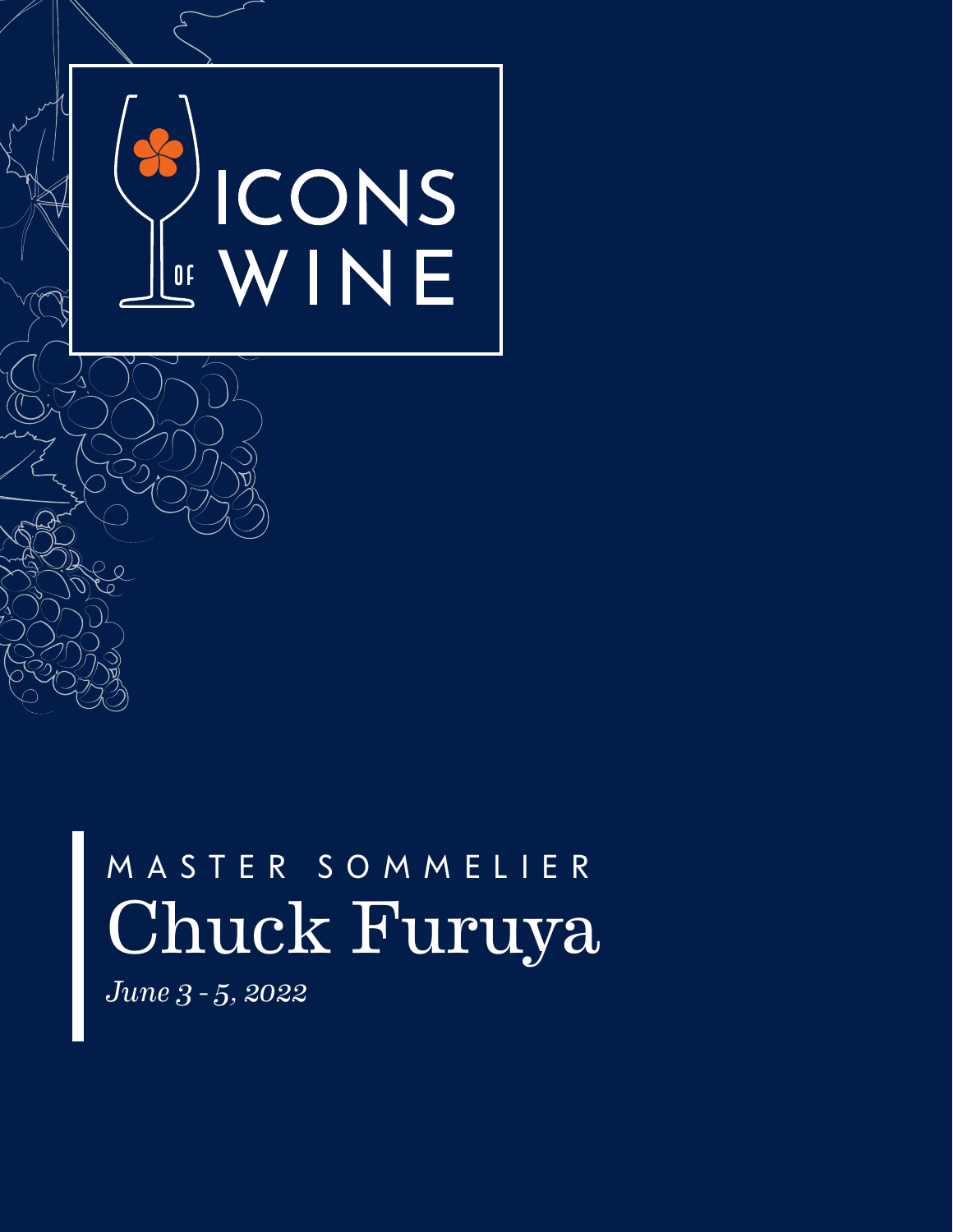

*Icons of Wine Weekend featuring*

# **MASTER SOMMELIER CH UCK FU RU YA**



### **JUNE 3 - 5, 2022**

*Featuring Mediterranean Wines & Hand Crafted Zinfandel*

## **SCHEDLUE OF EVENTS**

### *Friday, June 3rd, 2022* **EVENING AT MERIDIA - GREEK ICONS**

*Guest Sommelier Chuck Furuya, will be on hand to pour and discuss Artisanal Wines from Greece's top producers.*

## *Saturday, June 4th, 2022* **EVENING AT MANTA - ICONIC ZINFANDEL**

*Master Sommelier Chuck Furuya will be on hand to pour and discuss hand crafted Zinfandel, from three most respected producers.*

## *Sunday, June 5th, 2022* **MEDITERRANEAN DISCOVERIES DINNER**

*Enjoy a 4 course dinner paired with Mediterranean "Gems" from the Kermit Lynch portfolio and more!*

*Visit the Concierge Desk for Reservations, or Call 882-5707*

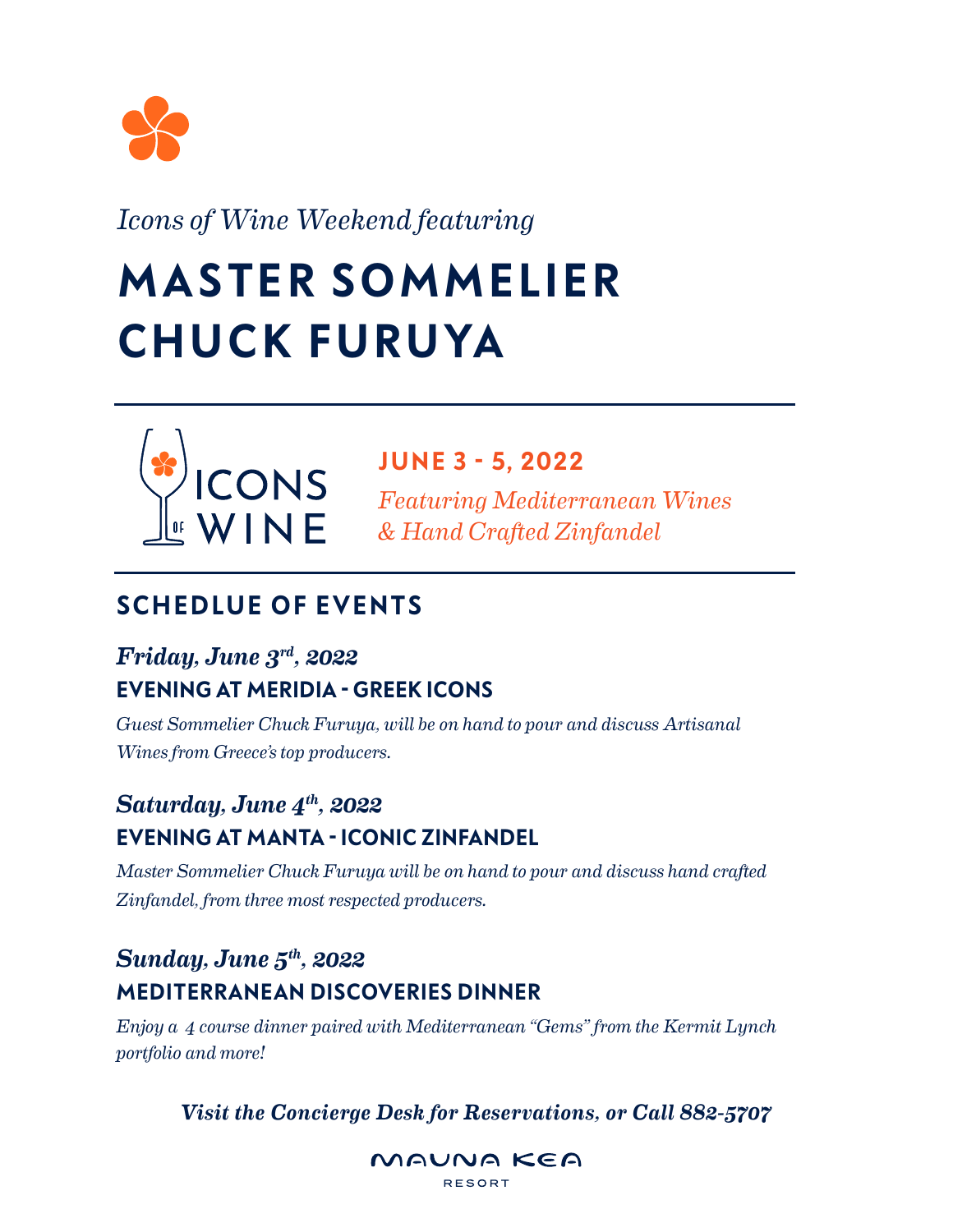





*Scan to reserve your table at Meridia*





*Scan to reserve your table at Manta*

## *Evening at Meridia* **GREEK ICONS**

### *Friday, June 3rd, 2022*

*Enjoy special dishes prepared by Chef Junior Ulep to accompany the artisanal wine.* 

### *Featured Wines - Artisanal Wines of Greece*

*Douloufakis 'Dafnios' Vidiano PGI Crete, Greece Skouras 'Salto' Wild Yeast Moscofilero, Peloponnese, Greece Alpha Estate Hedgehog Vineyard Xinomavro, Amyndeo, Greece Domaine Karydas Naoussa Xinomavro, Macedonia, Greece*

# *Evening at Manta* **ICONIC ZINFANDEL**

### *Saturday, June 4th, 2022*

*Enjoy special dishes prepared by Chef Ryan Brannigan to accompany the artisanal wine.* 

#### *Featured Wines - Handcrafted Zinfandel*

*Neyers Vineyards Vista Notre Zinfandel, Napa Valley, USA Scherrer Winery Scherrer Vineyard Old & Mature Vines Zinfandel, Alexander Valley, USA Linne Calodo Outsider, Paso Robles, USA*